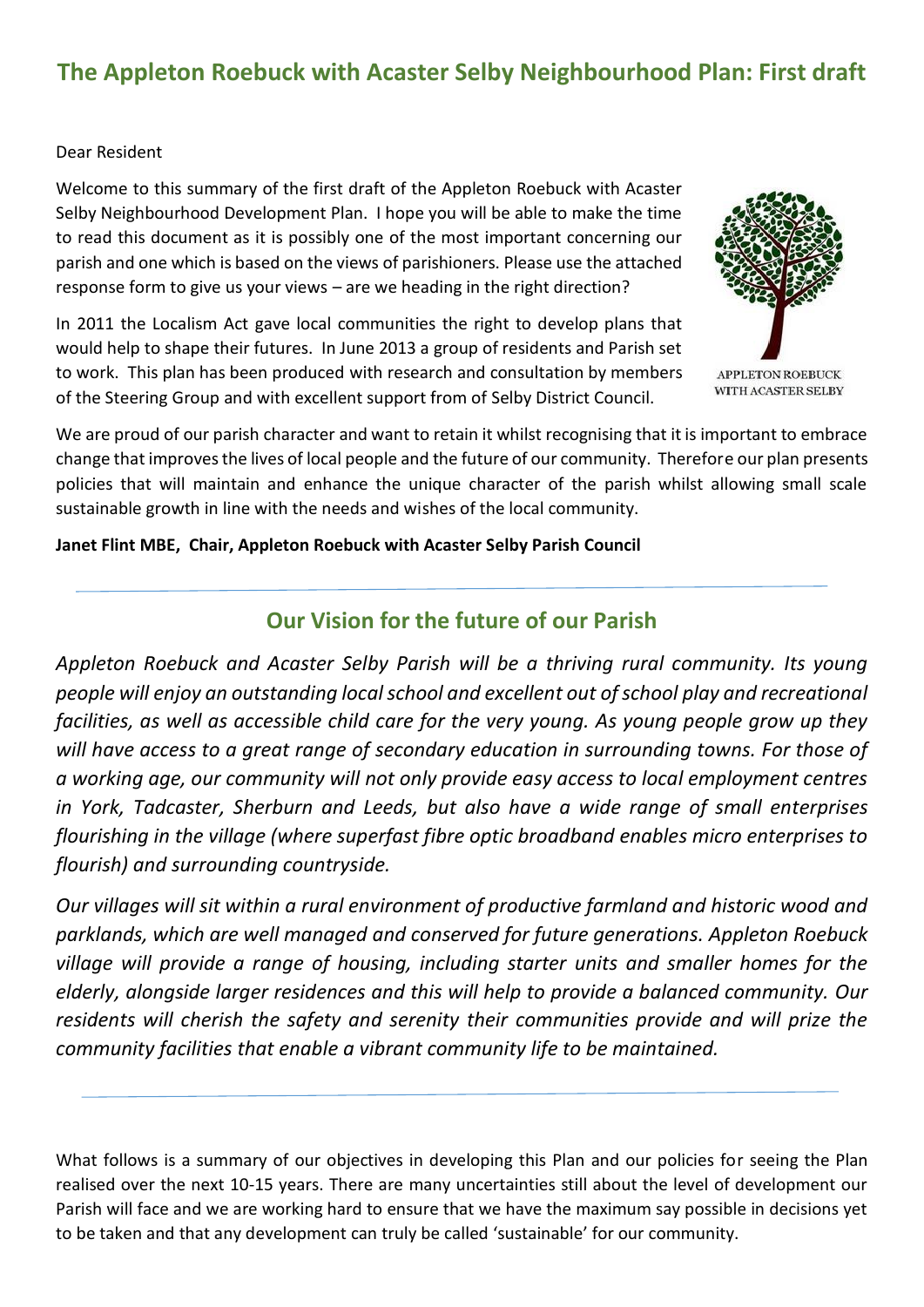# **Our objectives**

In seeking to see this vision realised during the period of this Plan – from adoption through to the end of the 2020s – we have developed a set of **objectives** to guide our work in the years ahead:

## *Objective 1: Supporting and enhancing community facilities.*

*Objective 2: Conserving and enhancing our high quality environment, landscape and heritage assets. Objective 3: Supporting sustainable levels of new homes to provide for need in the community and to support key facilities and services.*

*Objective 4: Promoting small business growth and securing the future of existing businesses. Objective 5: Conserving and protecting our high quality built environment.*

## **Our Policies in detail**

## **Policy Community Facilities (CF)1 - RETENTION OF KEY SERVICES AND FACILITIES**

- a. Proposals that serve to protect or enhance existing community facilities that provide for the community's needs will be supported.
- b. Proposals that adversely impact on existing community facilities will not be supported unless the facility is replaced by equivalent or better provision in terms of quantity and quality in a suitable location.
- c. Proposals affecting those assets listed on the Schedule of Community Assets<sup>1</sup> will be supported where the asset is maintained for community benefit. Where a proposal adversely affects a scheduled asset in terms of its value to the community, the proposal must provide clear justification for the proposed change.

#### **Policy CF2 – NEW RECREATIONAL FACILITIES**

New developments of over 4 homes shall incorporate or support an appropriate level of new recreational facilities accessible to the whole community.

## **Policy CF3 – APPLETON ROEBUCK PRIMARY SCHOOL**

The growth of the school, its buildings and grounds, will be supported where proposals provide for the ongoing sustainability of the facility and contribute to the improvement of the school's learning environment.

#### **Policy Design of the Built Environment (DBE) 1: LOCAL GREEN SPACES**

Local Green Spaces identified on the policies map will be protected. Subject to consultation, these are: Chapel Green; Bell Green; Shop Hill; School playing fields; Acaster Lane; College Hill; The Ings; Holme Green; Bond Lane; The two greens either side of the "top" of Bond Lane where it joins Main Street.

#### **Policy DBE 2: RESPECTING TRADITIONAL BUILDING DESIGN AND SCALE**

- Proposals should respect the overall palette of traditional designs and the character of the local area.
- Proposals should respect of the height, position, size and massing of existing buildings.
- Boundary treatments should be in keeping with the tradition of the village and primarily involve hedgerows formed by native species.
- Proposals are required to demonstrate how the recommendations of the Village Design Statement have been incorporated.

## **Policy DBE 3: INTEGRATING MODERN DESIGN**

Modern architectural detailing, including solar equipment and other environmental systems can be accommodated in new development but should be carefully sited and designed to blend in with village character, avoiding street front elevations wherever practicable.

1

 $1$  Schedule to be developed through the consultation period.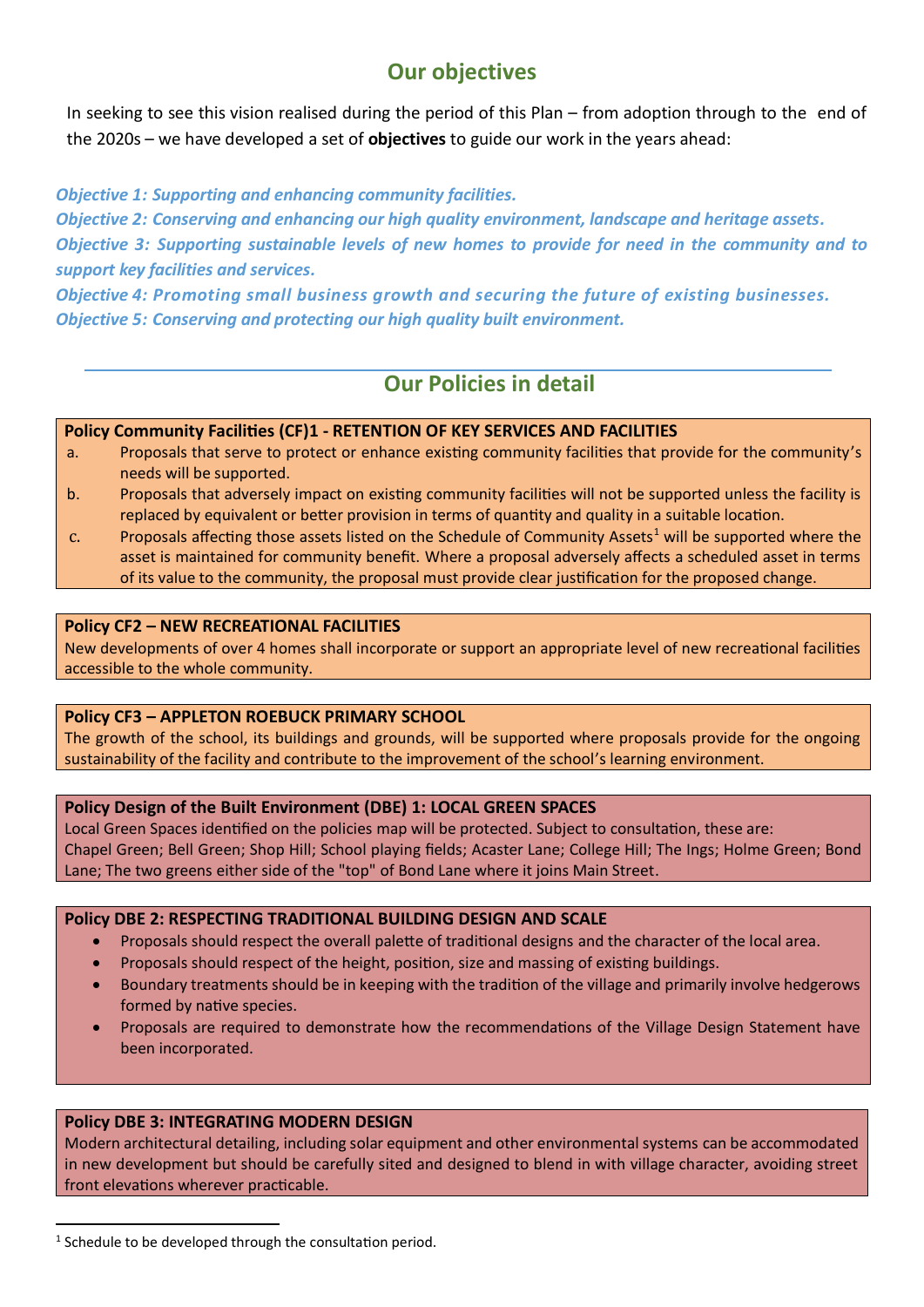#### **Policy DBE 4: GREEN INFRASTRUCTURE**

Proposals should seek to integrate good practice in green infrastructure, including appropriate sustainable drainage schemes (SuDS), green spaces, permeable surfaces and new tree planting and landscaping. Proposals should additionally provide strong conservation measures in relation to existing landscape features, including mature trees, historic hedgerows, watercourses, rights of way and open spaces.

#### **Policy DBE 5: STREETS AND STREET SCENE**

All new street design and improvements to the current street arrangements will have an emphasis on people movement. Improvements to opportunities for walking should be made through practical measures such as:

- The provision of and improvements to pavements and paths in the built up areas.
- Limitation and reduction of unnecessary street signage where it is safe and practical.
- Ensuring that streets and pavements are accessible for those with mobility issues, installing drop kerbs and textured paving at street crossings.
- Wherever possible, it is preferable to avoid different colour surfacing for textured surfaces to avoid urbanisation of village streets, with the exception of demarcating village gateways where such variation in surfacing can act as an effective measure in slowing traffic entering built up areas.

## **Policy Environment, Landscape and Heritage (ELH) 1: MAINTAINING AGRICULTURAL LAND**

Proposals which results in the loss or degradation of agricultural land will not be supported except in exceptional circumstances where the benefits to the community are shown to outweigh the harm, for example with regard to the provision of new community facilities which would otherwise be unachievable. In such circumstances, any harm will be required to be mitigated, for example by using the minimum amount of land to achieve the important objective or by appropriate planting and landscaping.

#### **Policy ELH 2: ENHANCING BIODIVERSITY**

Proposals must be designed to retain ancient trees of trees of good arboricultural and amenity value, hedgerows and other habitats for wildlife. Proposals should be accompanied by an appropriate survey that establishes the health and longevity of any affected trees and habitats.

#### **Policy ELH 3: RENEWABLE ENERGY**

Proposals for energy generating infrastructure using renewable or low carbon energy sources to serve individual properties or groups of properties will be supported provided that:

- The energy generating infrastructure is located as close as practicable and is in
- proportion to the scale of the existing buildings or proposed development it is intended to serve;
- The siting, scale, design and impact on landscape, views and wildlife of the energy generating infrastructure does not compromise public safety and allows continued safe use of public rights of way;
- Adjoining uses and properties are not adversely impacted in terms of noise, vibration, or other interference, for example from air source heat pumps.
- Where appropriate, the energy generating infrastructure and its installation
- complies with the Microgeneration Certification Scheme; and
- The energy generating infrastructure is dismantled as soon as reasonably practicable once no longer used.

## **Policy ELH 4: RIGHTS OF WAY**

Proposals for improving our Public Rights of Way network will be supported, including improved signage, maintenance, retention and accessibility for users.

In all proposals, consideration should be given to improving connectivity, including improvements to the public rights of way network, in order to facilitate improved accessibility and connectivity within and between communities.

## **Policy ELH 5: HISTORIC RURAL ENVIRONMENT**

Proposals that have an impact on the rural and historic character of the parish will be supported only where it is modest in scale and reflects the character of its locality. Any new build outside of current development limits should be sensitively designed, particularly where they are highly visible in open landscapes and should utilise appropriate planting and screening in order to minimise visual intrusion.